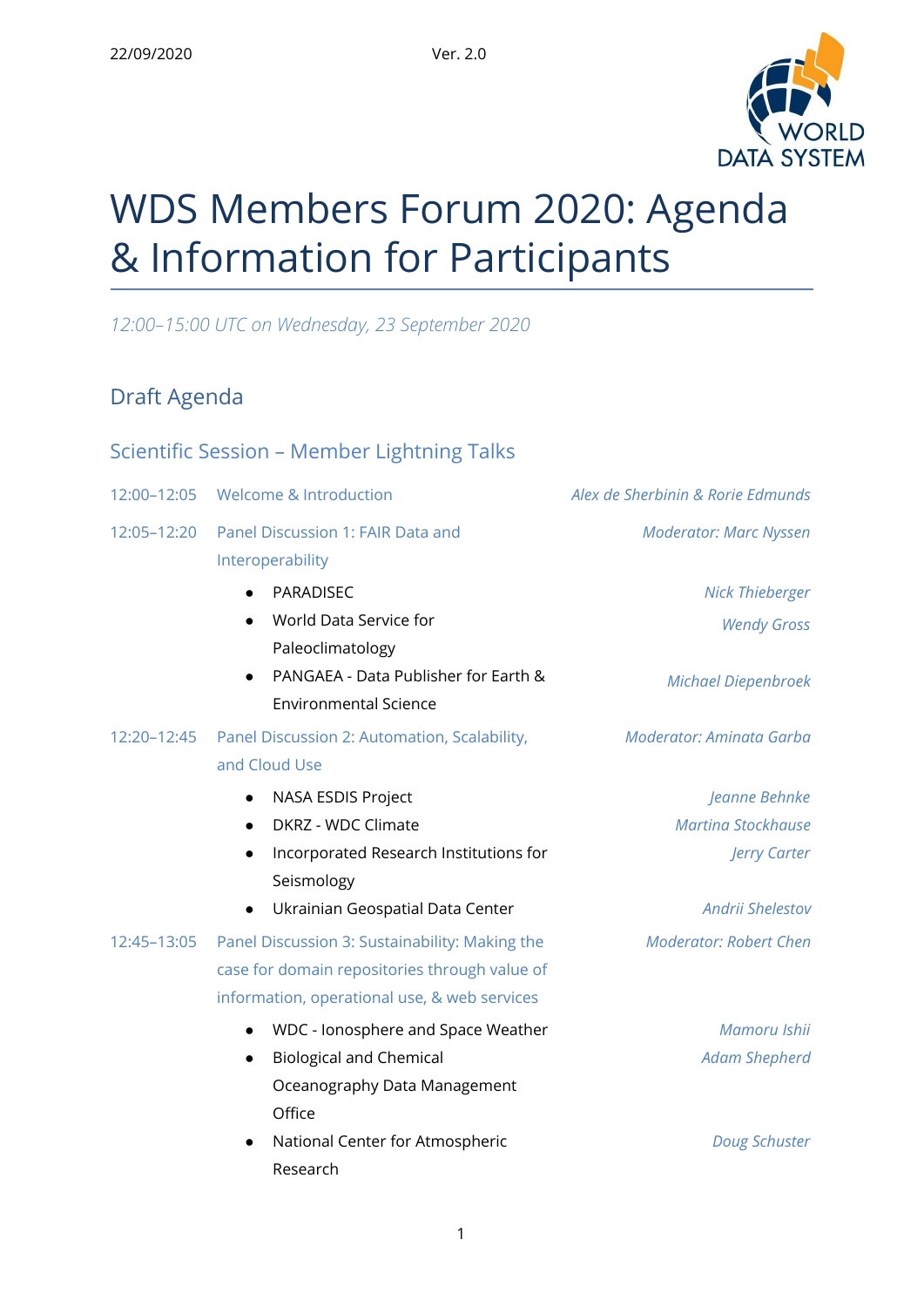

● WDC-Sunspot Index and Long-term Solar Observations

#### 13:05–13:25 Breakout Discussions

Participants will be split into three groups to discuss topics, including how the World Data System can help its membership in realizing their objectives.

13:25–13:30 Wrap-up of Scientific Session *Alex de Sherbinin*

*Moderators: 1.Karen Payne, 2. David Castle, 3. Ioana Popescu Chat Monitors: 1. Rorie Edmunds, 2. Toshihiko Iyemori, 3. Alex de Sherbinin*

Break (20 min)

### Plenary Session – Community Consultation

|             | 13:50-13:55 Welcome & Introduction            | Alex de Sherbinin & Rorie Edmunds |
|-------------|-----------------------------------------------|-----------------------------------|
| 13:55-14:10 | <b>ITO Activities</b>                         | <b>Karen Payne</b>                |
|             | Discussion                                    | Moderator: Juanle Wang            |
| 14:10-14:25 | Data Together: WDS & Member Involvement       | <b>Ingrid Dillo</b>               |
|             | Discussion                                    | Moderator: Isabelle Gärtner-Roer  |
|             | 14:25-14:40 Candidate Membership & Mentoring  | Wim Hugo                          |
|             | Discussion                                    | <b>Moderator: David Castle</b>    |
|             | 14:40-14:55 Domain vs Generalist Repositories | Alex de Sherbinin                 |
|             | Discussion                                    | Moderator: Alex de Sherbinin      |
| 14:55-15:00 | <b>Wrap-up of Plenary Session</b>             | Alex de Sherbinin                 |

## Participant Involvement in Discussions

We want to know your thoughts! We strongly encourage all participants to actively use the Zoom chat functionality throughout the Forum to ask questions or to provide comments. The chat will be constantly monitored, and will be used by Moderators to help drive the discussions; particularly, during the panel discussions. If your question remains unanswered due to time constraints, we will endeavour to share them afterwards with the relevant person(s).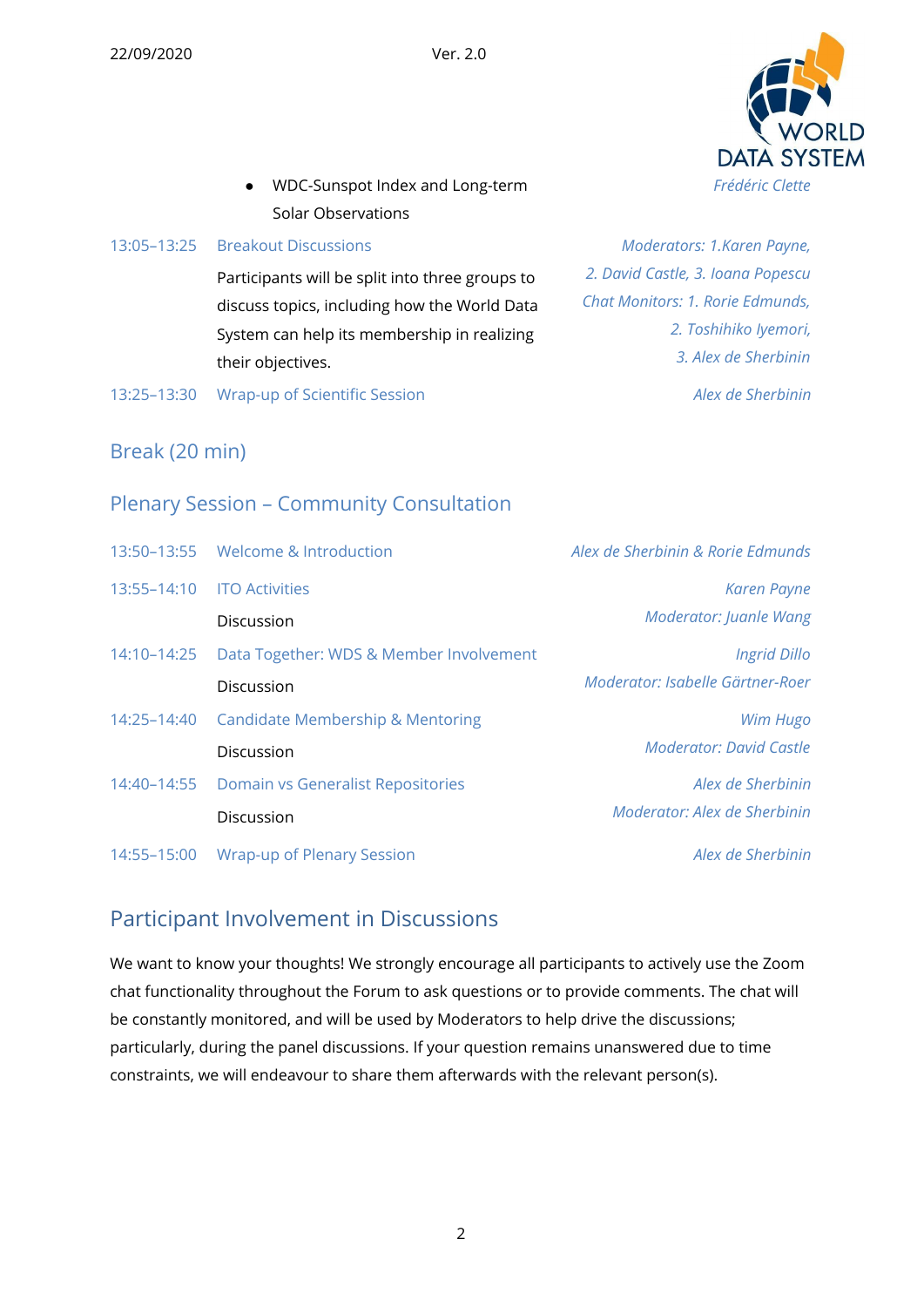

## Zoom Connection Information

Please use the below link, ID, and password to access the Members' Forum. Note that this is the same information you will have received if you registered through the symposium registration form.

General information on the use of Zoom and the expected etiquette for the Forum may be found on the website of the International Symposium on Data Science 2020: 'Global Collaboration on Data Beyond Disciplines' ([https://ds.rois.ac.jp/article/dsws\\_2020/](https://ds.rois.ac.jp/article/dsws_2020/)).

**WDS Members' Forum 2020 23 September (Wednesday) 12:00–15:00 UTC (21:00–24:00 JST) <https://zoom.us/j/99795902439?pwd=bTdwM3hUR08raStCTy9oQThpNy9tQT09> Meeting ID: 997 9590 2439 Password: 5tUHEx**

# Pre-recorded Lightning Talks

The list of WDS Members who have created lightning talks—along with their titles, abstracts, and the links to their videos—may be accessed in one of two ways.

- **● Via this [GSheet](https://docs.google.com/spreadsheets/d/1kWuMF_R6EbbOa3yNqrWHLrLtjyTM62CKDrlzROZ4M4M/edit?usp=sharing)**
- **By [downloading](https://www.worlddatasystem.org/files/pre-recorded-presentations-for-wds-members-forum-2020/at_download/file) this PDF on the WDS website** (Password has been shared via email)

#### **Notes**

- 1) The list has been re-ordered such that the lightning talks given the panellists are located at the top and colour-coded by discussion topic: Yellow - Panel Discussion 1, Green - Panel Discussion 2, Blue - Panel Discussion 3.
- 2) The expectation is for all participants attending the Forum to have watched as many as possible of these pre-recorded lightning talks in advance of the Forum, and at least a minimum of five.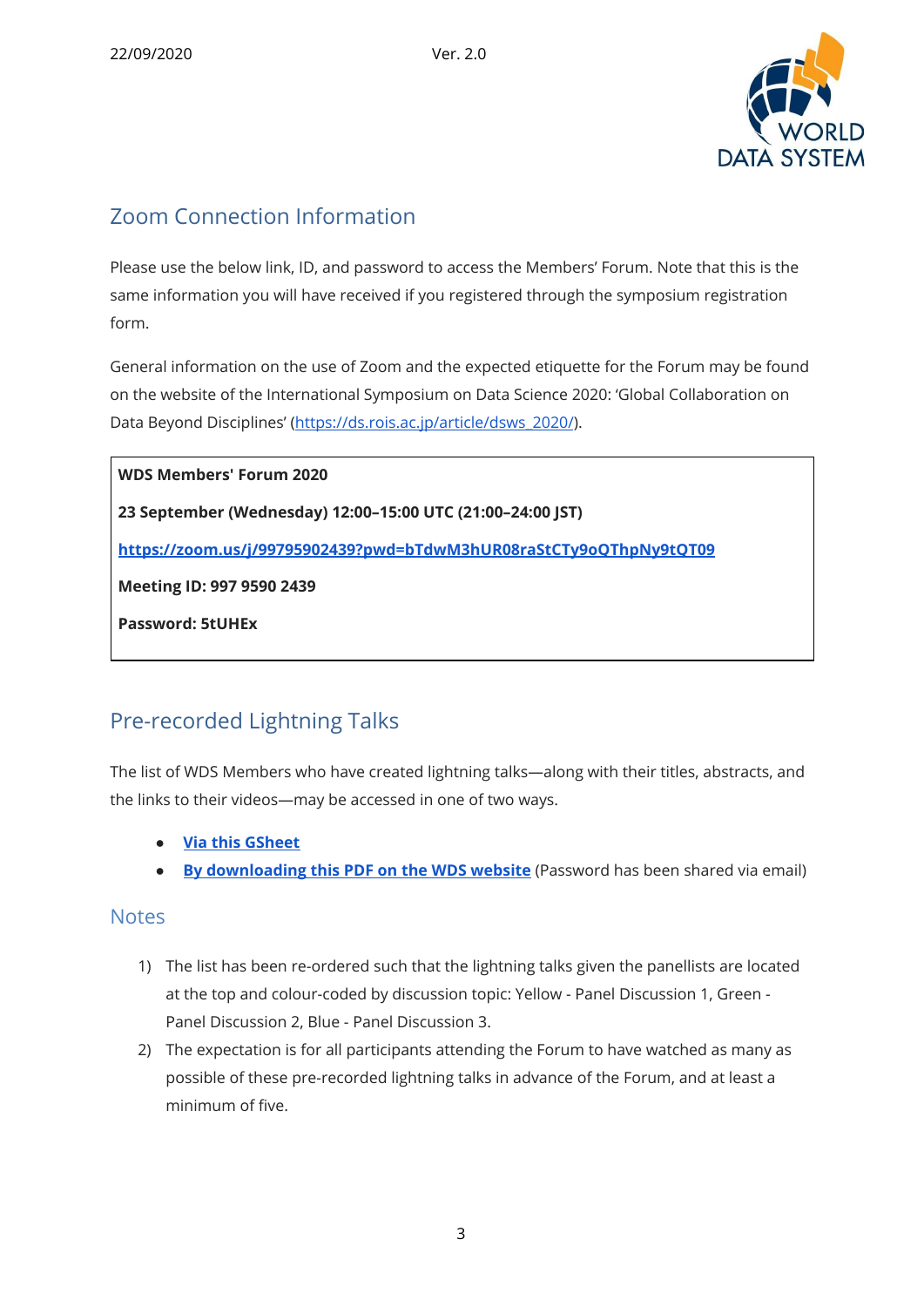

# Organizing Committee notes

#### SESSION 1

Three possible

- 1. Interoperability could be part of a broader 'FAIR' topic
- 2. Automation, scalability, cloud use.
- 3. Sustainability, making the case for domain repositories through value of information and operational use, web services

Three breakouts after the three topical presentations. For the breakout session: Moderator to say something like: "We've heard presentations on three topics. This is an opportunity for the membership to talk about additional topics. WDS really wants to know what specific activities we should conduct to support your repository. We are developing a strategic plan for the next 3-4 years and are eager for your input."

Wim will be adding a section here for the others to consider - questions that are emerging from the WDS strategy review work (just started).

#### MENTIMETER POLL

Are there other international data organizations you're engaged with? (use Mentimeter)

- RDA
- CODATA
- GO-FAIR
- GEO
- Belmont Forum
- [ADC](https://arcticdc.org/) or other domain specific groups (IVOA for example)

Do you interact with international registry and service organisations such as?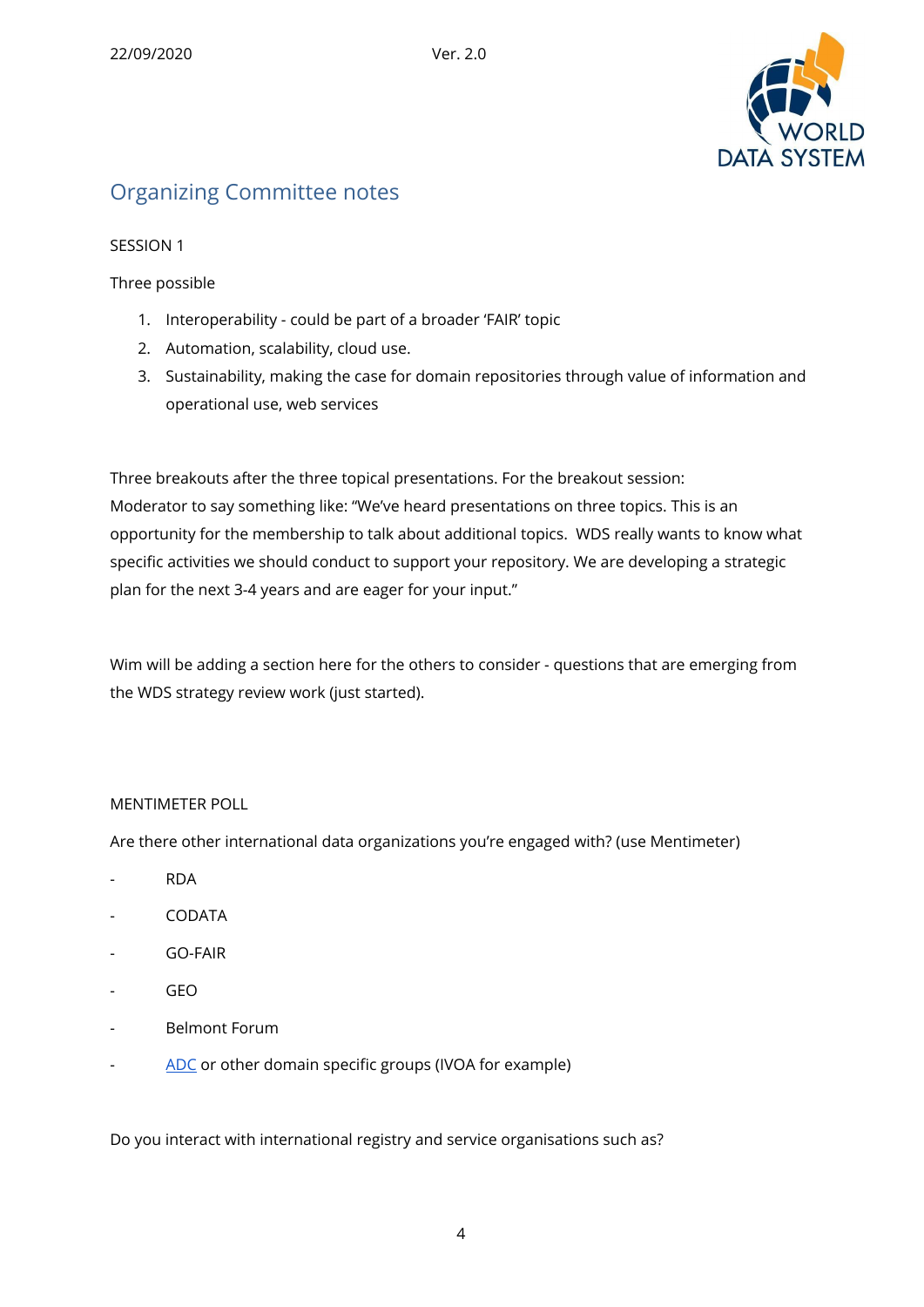

- ORCID
- DataCite
- IGSN
- re3Data

Do you see any need for coordinated WDS engagement in any of these organisations?

Do you think that the WDS might have a specific role to collect experiences, challenges, and solutions experienced by members as a result of COVID?

Previous Survey - 2017 in Gaborone In broad terms, why do we need access to research output?

- Reproducibility
- Access to Publicly Funded Assets; for example, for Reuse
- Transparency
- Other…

Should all research outputs be available from a trustworthy source? (Across a list of output types)

- Yes
- Only if required to produce the final published results
- Only for very specific named elements (e.g., data, code, papers)
- Other…

WDS should...

- Actively manage certification of an extended portfolio of research objects (see list)
- Provide thought leadership but leave implementation to organisations such as **CoreTrustSeal**
- Promote the concept in international fora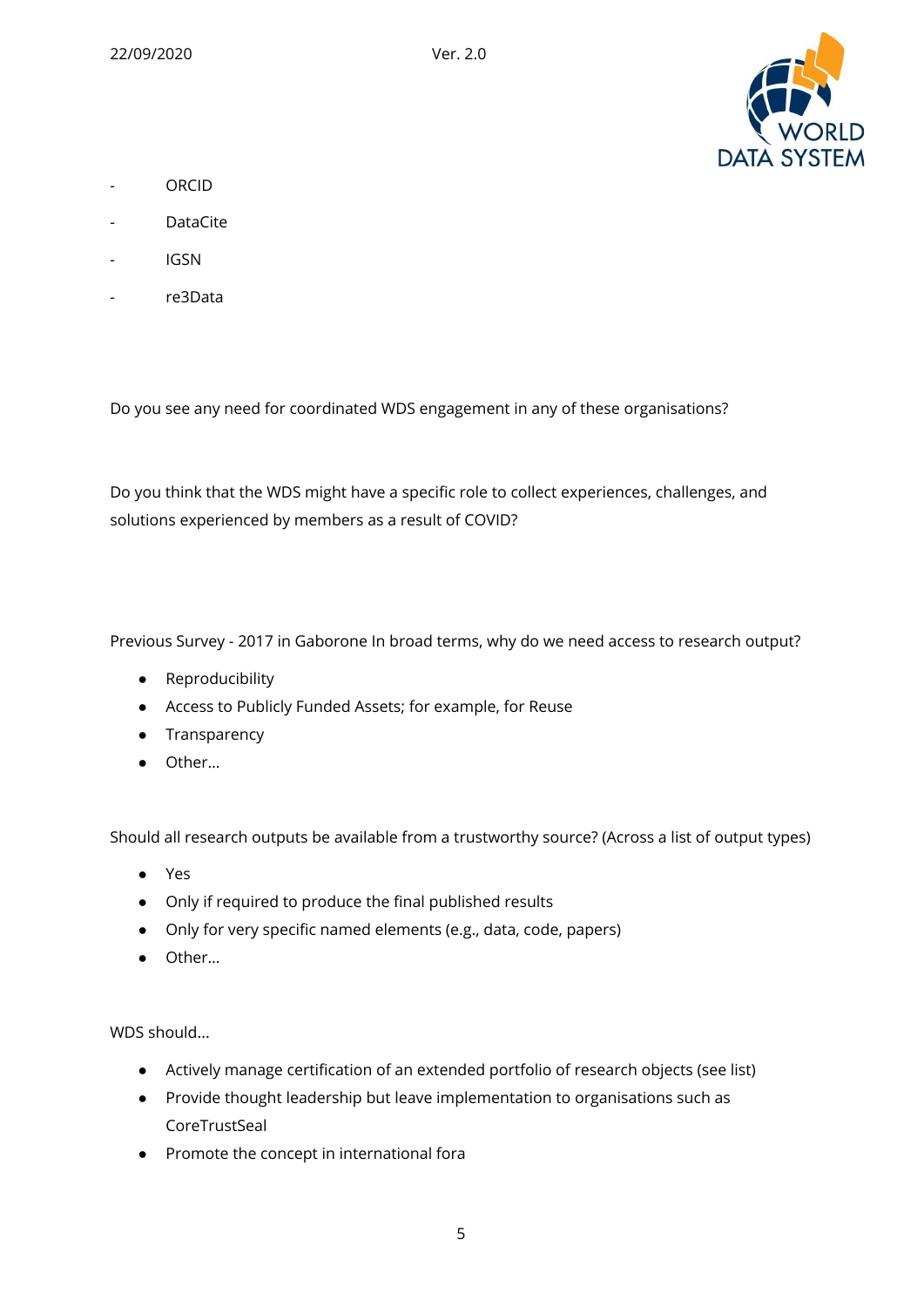

- Not do anything additionally
- Other…

If first one above, WDS should be involved in certification of (list of outputs as below)

● Yes, No, Maybe

#### List of Outputs:

- Data and Data/ Metadata Services (Measurements and Observations, Media, Model and Simulation Outputs, ...)
- Survey and Interview Results
- Digital Repositories for Scholarly Publications
- Qualitative Data and Narrative Analysis
- Code, Algorithms, Processing Services
- Brokering and Transformation Services
- Methodologies and Experimental Design
- Workflows and Workflow Configurations
- Physical Specimens and Samples Metadata
- Automated Notebook Processes / VRE Automation
- Field Survey Protocols
- Laboratory and Experimental Protocols
- Vocabularies and Name Services (e.g., Taxonomies)
- Registries (ORCID, re3data,...)
- Assay / Analysis Standards
- Benchmarks and Performance Metrics
- Other

What are your main scientific discipline(s)? \*

- Astronomy
- Space sciences
- Earth sciences
- Life sciences
- Chemistry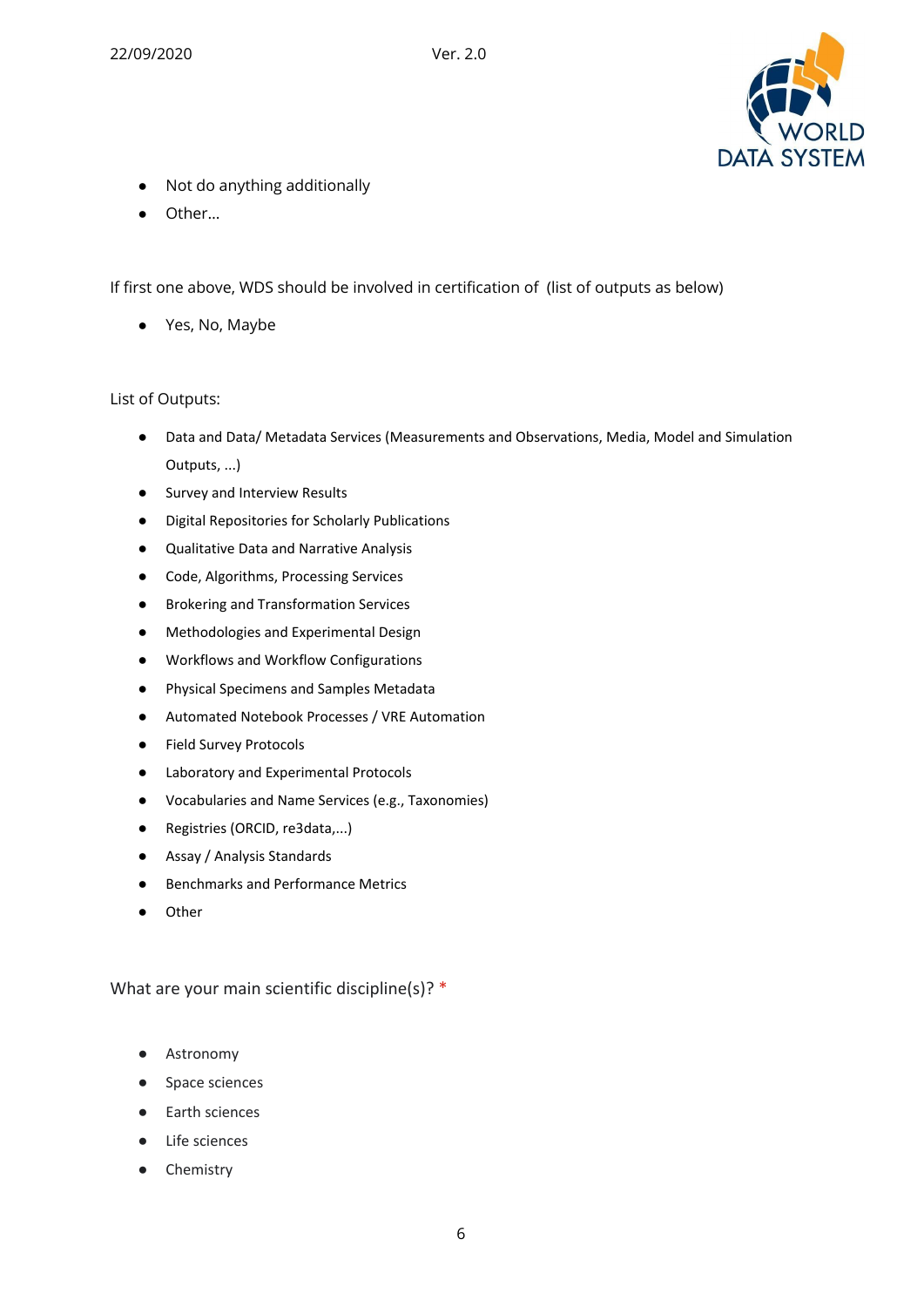

- Physics
- Cultural and ethnic studies
- Economics
- Gender and sexuality studies
- Geography
- Political science
- Psychology
- Sociology
- Computer sciences
- Mathematics
- Statistics
- Systems science
- Agriculture
- Architecture and design
- Business
- Engineering
- Environmental studies and forestry
- Family and consumer science
- Health sciences
- Transportation
- History
- Languages and linguistics
- Anthropology
- Archaeology
- Area studies
- Other:

What is your typical involvement in science? \*

- Researcher
- Repository
- Service
- Research Institution
- Other: